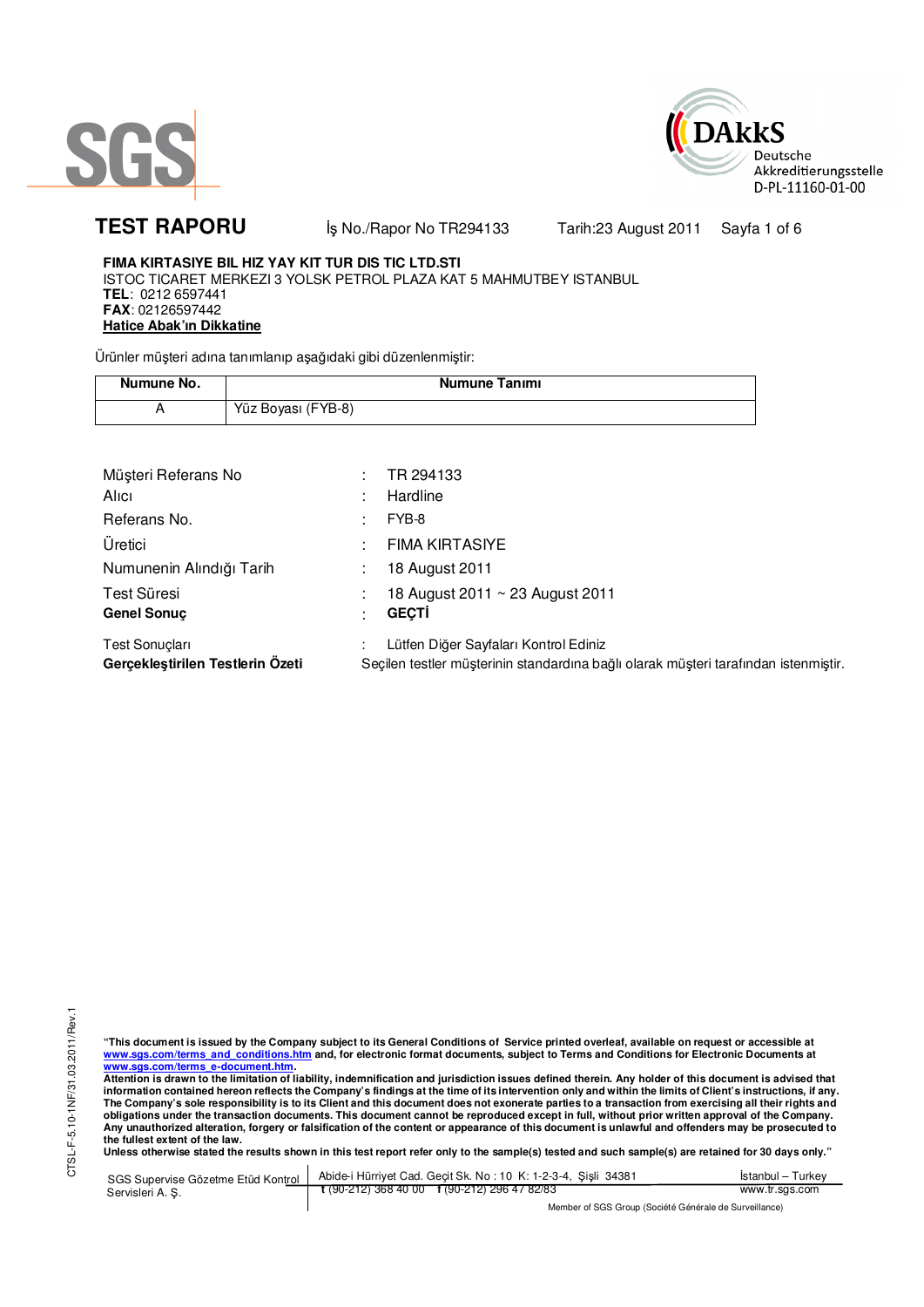



**TEST RAPORU b** iş No./Rapor No TR294133 Tarih:23 August 2011 Sayfa 2 of 6

| <b>Test Parameters</b>  | Sonuc  |             |     |  |  |
|-------------------------|--------|-------------|-----|--|--|
| <b>Kimyasal testler</b> | $+2+3$ | $4 + 5 + 6$ | - 6 |  |  |
| Azo Dyes (Textile)      |        |             |     |  |  |
| Phthalates              |        |             |     |  |  |

| Remarks       |                                                                                                                                                                                                                                                                                                                                                                                                                                                                        |                                                 | $G = M\ddot{\mu}$ şteri standardına uygun                                                                                                                                                                                                                                                                                                                       |  |  |  |
|---------------|------------------------------------------------------------------------------------------------------------------------------------------------------------------------------------------------------------------------------------------------------------------------------------------------------------------------------------------------------------------------------------------------------------------------------------------------------------------------|-------------------------------------------------|-----------------------------------------------------------------------------------------------------------------------------------------------------------------------------------------------------------------------------------------------------------------------------------------------------------------------------------------------------------------|--|--|--|
|               |                                                                                                                                                                                                                                                                                                                                                                                                                                                                        | $K = M\ddot{\mu}$ şteri standardına uygun değil |                                                                                                                                                                                                                                                                                                                                                                 |  |  |  |
|               | = Sınır değer belirtilmedi                                                                                                                                                                                                                                                                                                                                                                                                                                             |                                                 |                                                                                                                                                                                                                                                                                                                                                                 |  |  |  |
| Notes:        |                                                                                                                                                                                                                                                                                                                                                                                                                                                                        |                                                 | Conclusions on meet/fail are based on the test result from the actual sampling of the received sample(s).                                                                                                                                                                                                                                                       |  |  |  |
|               | standard.                                                                                                                                                                                                                                                                                                                                                                                                                                                              |                                                 | The composite sampling method is based on the client's special request and is a modification from the testing                                                                                                                                                                                                                                                   |  |  |  |
|               | The test results relate to the tested items only.<br>Test reports without SGS seal and authorised signatures are invalid.<br>Reported results do not include uncertainties.<br>evaluation has been carried out in accordance with UKAS and DAkkS requirements.<br>interpretations expressed herein are outside the scope of UKAS or DAKKS Accreditation.<br>Issued in Istanbul<br>Signed for and on behalf of<br>SGS Supervise Gözetme Etüd<br>Kontrol Servisleri A.Ş. |                                                 | The reported expanded uncertainty is based on a standard uncertainty multiplied by a coverage factor k=2, providing a level of confidence of approximately 95%. The uncertainty<br>In this Test Report tests marked (1) are included in the UKAS Accreditation Scope, marked (2) are included in the DAkkS Accreditation Scope of this Laboratory. Opinions and |  |  |  |
| Neslihan Erol |                                                                                                                                                                                                                                                                                                                                                                                                                                                                        |                                                 | Ayse Cimen                                                                                                                                                                                                                                                                                                                                                      |  |  |  |
|               | Assistant Customer Service Manager                                                                                                                                                                                                                                                                                                                                                                                                                                     |                                                 | <b>Customer Services Manager</b>                                                                                                                                                                                                                                                                                                                                |  |  |  |
|               |                                                                                                                                                                                                                                                                                                                                                                                                                                                                        |                                                 |                                                                                                                                                                                                                                                                                                                                                                 |  |  |  |

"This document is issued by the Company subject to its General Conditions of Service printed overleaf, available on request or accessible at<br>www.sgs.com/terms\_and\_conditions.htm\_and, for electronic format documents, subjec

<mark>www.sgs.com/terms\_e-document.htm.</mark><br>Attention is drawn to the limitation of liability, indemnification and jurisdiction issues defined therein. Any holder of this document is advised that information contained hereon reflects the Company's findings at the time of its intervention only and within the limits of Client's instructions, if any.<br>The Company's sole responsibility is to its Client and this document obligations under the transaction documents. This document cannot be reproduced except in full, without prior written approval of the Company.<br>Any unauthorized alteration, forgery or falsification of the content or appeara

| SGS Supervise Gözetme Etüd Kontrol | Abide-i Hürriyet Cad. Gecit Sk. No: 10 K: 1-2-3-4, Sisli 34381       | Istanbul - Turkey |
|------------------------------------|----------------------------------------------------------------------|-------------------|
| Servisleri A. S.                   | $\frac{1}{2}$ (90-212) 368 40 00 $\frac{1}{2}$ (90-212) 296 47 82/83 | www.tr.sgs.com    |
|                                    | Member of SGS Group (Société Générale de Surveillance)               |                   |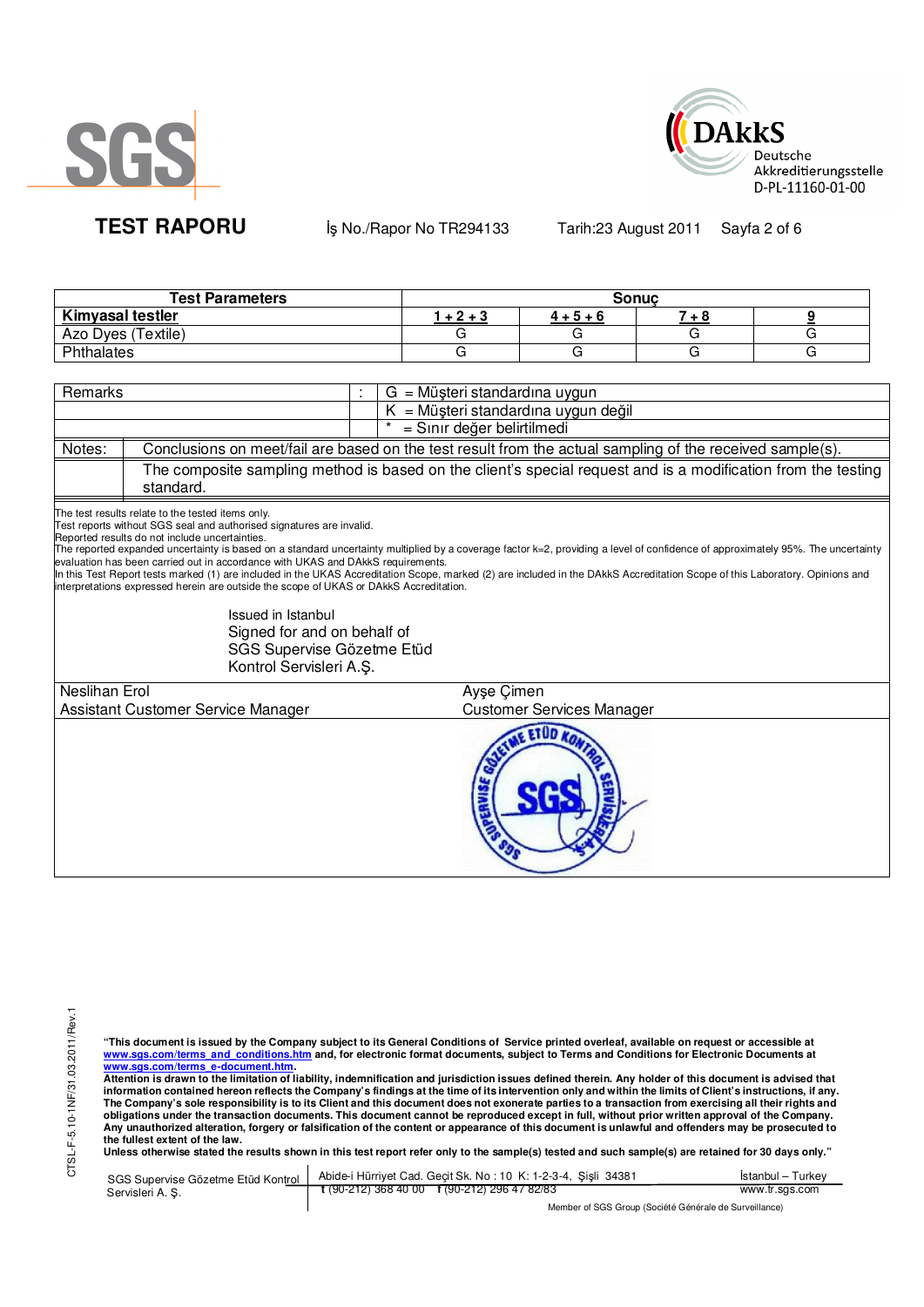



**TEST RAPORU** iş No./Rapor No TR294133 Tarih:23 August 2011 Sayfa 3 of 6

## **Component List / List of Materials for Chemical Test**

| Sample No. | <b>Sample Description</b>  | <b>Sample Colour</b> | <b>Material No.</b> | <b>Component</b> | <b>Material</b> | <b>Colour</b> |
|------------|----------------------------|----------------------|---------------------|------------------|-----------------|---------------|
|            |                            |                      |                     | White face       |                 |               |
| A          | Face Paint Pencils (FYB-8) | White                |                     | paint            | Dye             | White         |
|            |                            |                      |                     | Orange face      |                 |               |
| A          | Face Paint Pencils (FYB-8) | Orange               | $\overline{c}$      | paint            | Dye             | Orange        |
|            |                            |                      |                     | Yellow face      |                 |               |
| A          | Face Paint Pencils (FYB-8) | Yellow               | 3                   | paint            | Dye             | Yellow        |
| A          | Face Paint Pencils (FYB-8) | Red                  | 4                   | Red face paint   | Dye             | Red           |
|            |                            |                      |                     | Brown face       |                 |               |
| A          | Face Paint Pencils (FYB-8) | <b>Brown</b>         | 5                   | paint            | Dye             | <b>Brown</b>  |
|            |                            |                      |                     | Green face       |                 |               |
| A          | Face Paint Pencils (FYB-8) | Green                | 6                   | paint            | Dye             | Green         |
| A          | Face Paint Pencils (FYB-8) | <b>Blue</b>          |                     | Blue face paint  | Dye             | Blue          |
| A          | Face Paint Pencils (FYB-8) | <b>Black</b>         | 8                   | Black face paint | Dye             | <b>Black</b>  |
|            |                            |                      |                     | Red printed      |                 |               |
| A          | Face Paint Pencils (FYB-8) | Red                  | 9                   | plastic          | Plastic         | Red           |

CTSL-F-5.10-1NF/31.03.2011/Rev.1 CTSL-F-5.10-1NF/31.03.2011/Rev.1

"This document is issued by the Company subject to its General Conditions of Service printed overleaf, available on request or accessible at<br>www.sgs.com/terms\_and\_conditions.htm\_and, for electronic format documents, subjec <mark>www.sgs.com/terms\_e-document.htm.</mark><br>Attention is drawn to the limitation of liability, indemnification and jurisdiction issues defined therein. Any holder of this document is advised that

information contained hereon reflects the Company's findings at the time of its intervention only and within the limits of Client's instructions, if any.<br>The Company's sole responsibility is to its Client and this document obligations under the transaction documents. This document cannot be reproduced except in full, without prior written approval of the Company.<br>Any unauthorized alteration, forgery or falsification of the content or appeara

**Unless otherwise stated the results shown in this test report refer only to the sample(s) tested and such sample(s) are retained for 30 days only."** 

SGS Supervise Gözetme Etüd Kontrol Servisleri A. Ş. Abide-i Hürriyet Cad. Geçit Sk. No : 10 K: 1-2-3-4, Şişli 34381 **t** (90-212) 368 40 00 **f** (90-212) 296 47 82/83 İstanbul – Turkey www.tr.sgs.com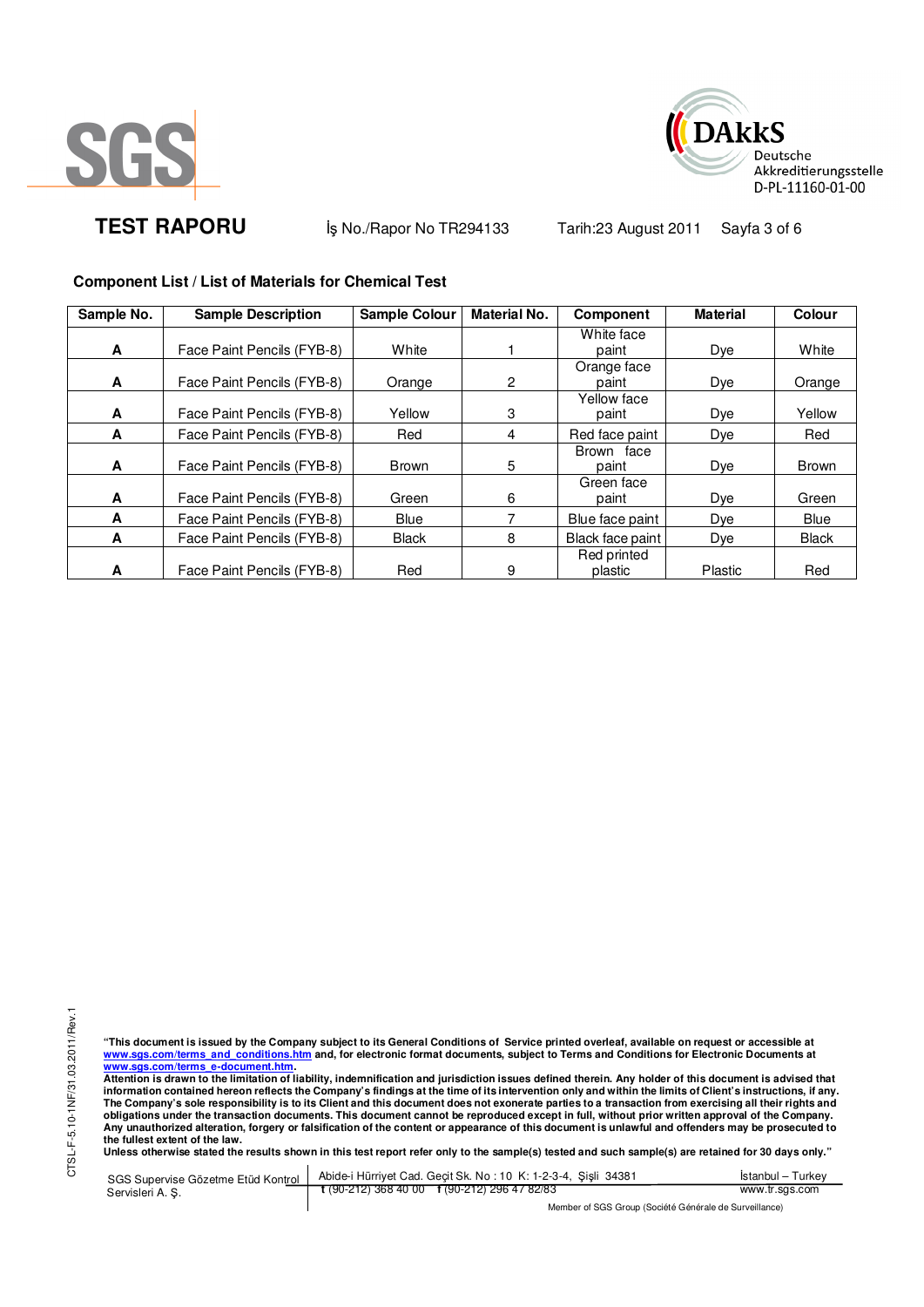



**TEST RAPORU** iş No./Rapor No TR294133 Tarih:23 August 2011 Sayfa 4 of 6

**Detail Test Result:** 

| Azo Dyes (Textile) <sup>2</sup>                                                                                                       |                     |             |             |              |                         |
|---------------------------------------------------------------------------------------------------------------------------------------|---------------------|-------------|-------------|--------------|-------------------------|
| Test Method: ACCORDING TO BS EN 14362-1:2003 - ANALYSIS BY GC-MS/HPLC-DAD                                                             |                     |             |             |              |                         |
| <b>Component</b>                                                                                                                      | Cas No              | $1 + 2 + 3$ | $4 + 5 + 6$ | <u>7 + 8</u> | $\overline{\mathbf{g}}$ |
| 4-Aminobiphenyl                                                                                                                       | $92 - 67 - 1$       | n.d.        | n.d.        | n.d.         | n.d.                    |
| Benzidine                                                                                                                             | 92-87-5             | n.d.        | n.d.        | n.d.         | n.d.                    |
| 4-Chlor-o-toluidine                                                                                                                   | 95-69-2             | n.d.        | n.d.        | n.d.         | n.d.                    |
| 2-Naphthylamine                                                                                                                       | $91 - 59 - 8$       | n.d.        | n.d.        | n.d.         | n.d.                    |
| o-Aminoazotoluene                                                                                                                     | 97-56-3             | n.d.        | n.d.        | n.d.         | n.d.                    |
| 5-nitro-o-toluidine / 2-Amino-4-nitrotoluene                                                                                          | 99-55-8             | n.d.        | n.d.        | n.d.         | n.d.                    |
| 4-Chloroaniline                                                                                                                       | 106-47-8            | n.d.        | n.d.        | n.d.         | n.d.                    |
| 4-methoxy-m-phenylenediamine / 2,4-Diaminoanisole                                                                                     | 615-05-4            | n.d.        | n.d.        | n.d.         | n.d.                    |
| 4,4'-Diaminodiphenylmethane                                                                                                           | 101-77-9            | n.d.        | n.d.        | n.d.         | n.d.                    |
| 3.3'-Dichlorobenzidine                                                                                                                | $91 - 94 - 1$       | n.d.        | n.d.        | n.d.         | n.d.                    |
| 3,3'-Dimethoxybenzidine                                                                                                               | 119-90-4            | n.d.        | n.d.        | n.d.         | n.d.                    |
| 3,3'-Dimethylbenzidine                                                                                                                | 119-93-7            | n.d.        | n.d.        | n.d.         | n.d.                    |
| 4,4'-methylenedi-o-toluidine /                                                                                                        | 838-88-0            | n.d.        | n.d.        | n.d.         | n.d.                    |
| 3,3'-Dimethyl-4,4'-diaminodiphenylmethane                                                                                             | $120 - 71 - 8$      | n.d.        | n.d.        | n.d.         | n.d.                    |
| p-Cresidine                                                                                                                           | $101 - 14 - 4$      | n.d.        | n.d.        | n.d.         | n.d.                    |
| 4,4'-Methylene-bis-(2-chloroaniline)                                                                                                  | 101-80-4            | n.d.        | n.d.        | n.d.         | n.d.                    |
| 4,4'-Oxydianiline                                                                                                                     |                     | n.d.        | n.d.        | n.d.         | n.d.                    |
| 4,4'-Thiodianiline<br>o-Toluidine                                                                                                     | 139-65-1<br>95-53-4 | n.d.        | n.d.        | n.d.         | n.d.                    |
|                                                                                                                                       | 95-80-7             | n.d.        | n.d.        | n.d.         | n.d.                    |
| 4-methyl-m-phenylenediamine / 2,4-Toluylendiamine                                                                                     | 137-17-7            | n.d.        | n.d.        | n.d.         | n.d.                    |
| 2,4,5-Trimethylaniline<br>**4-aminoazobenzene                                                                                         | 60-09-3             | n.d.        | n.d.        | n.d.         | n.d.                    |
| O-Anisidine                                                                                                                           | 90-04-0             | n.d.        | n.d.        | n.d.         | n.d.                    |
|                                                                                                                                       | Sonuç               | Geçti       | Geçti       | Geçti        | Geçti                   |
| $Note(s)$ :                                                                                                                           |                     |             |             |              |                         |
| * Composite test has been performed as per the special request of client                                                              |                     |             |             |              |                         |
| $n.d. = not detected$                                                                                                                 |                     |             |             |              |                         |
| $=$ exceed the limit                                                                                                                  |                     |             |             |              |                         |
| Detection Limit = $5 \text{ mg/kg}$ (for individual compound)                                                                         |                     |             |             |              |                         |
| Requirement by the client=<br>30 mg/kg                                                                                                |                     |             |             |              |                         |
| * * Test result for 4-aminoazobenzene (CAS no.: 60-09-3) is considered as "not detected" (i.e. <5mg/kg) since both aniline<br>Remark: |                     |             |             |              |                         |
| and/or 1,4-phenylenediamine is not found (i.e. <5mg/kg) by mentioned test method.                                                     |                     |             |             |              |                         |

Max. limit specified by EU directive 2002/61/EC

Total Uncertainty =  $\pm 30\%$ 

"This document is issued by the Company subject to its General Conditions of Service printed overleaf, available on request or accessible at<br>www.sgs.com/terms\_and\_conditions.htm\_and, for electronic format documents, subjec

<mark>www.sgs.com/terms\_e-document.htm.</mark><br>Attention is drawn to the limitation of liability, indemnification and jurisdiction issues defined therein. Any holder of this document is advised that information contained hereon reflects the Company's findings at the time of its intervention only and within the limits of Client's instructions, if any.<br>The Company's sole responsibility is to its Client and this document **obligations under the transaction documents. This document cannot be reproduced except in full, without prior written approval of the Company. Any unauthorized alteration, forgery or falsification of the content or appearance of this document is unlawful and offenders may be prosecuted to the fullest extent of the law.** 

Unless otherwise stated the results shown in this test report refer only to the sample(s) tested and such sample(s) are retained for 30 days only."

| SGS Supervise Gözetme Etüd Kontrol | Abide-i Hürriyet Cad. Gecit Sk. No: 10 K: 1-2-3-4, Sisli 34381 | Istanbul – Turkev |
|------------------------------------|----------------------------------------------------------------|-------------------|
| Servisleri A. S.                   | t (90-212) 368 40 00 f (90-212) 296 47 82/83                   | www.tr.sgs.com    |
|                                    | Mambar of PCP Crain (Pooint & Cánárola do Purvaillance)        |                   |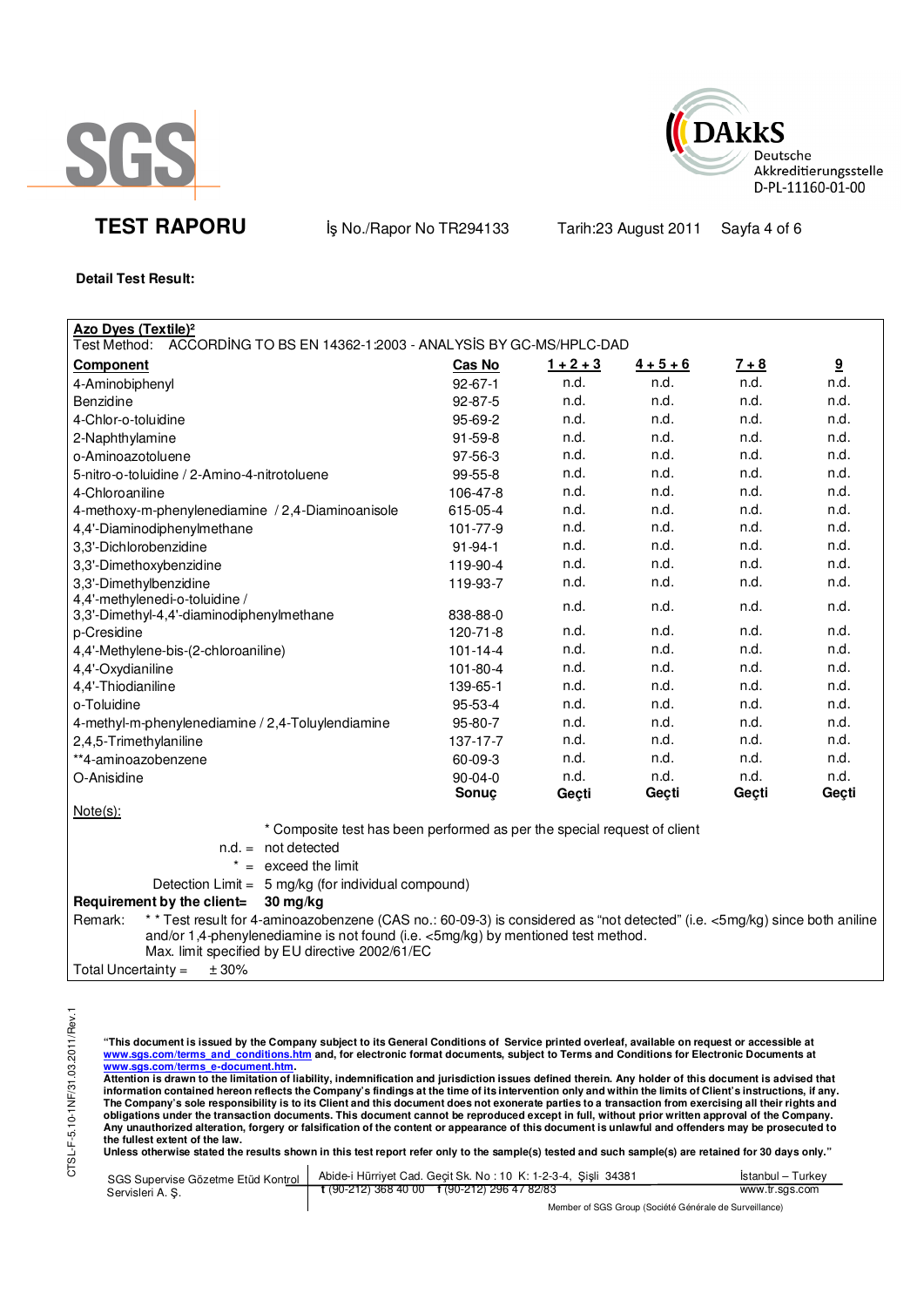



**TEST RAPORU b** iş No./Rapor No TR294133 Tarih:23 August 2011 Sayfa 5 of 6

| Phthalates <sup>2</sup>                   |                               |             |                                                                                                                                                                                                          |         |       |
|-------------------------------------------|-------------------------------|-------------|----------------------------------------------------------------------------------------------------------------------------------------------------------------------------------------------------------|---------|-------|
| Test Method:                              |                               |             | WITH REFERENCE TO ASTM D3421:1975 - ANALYSIS BY GC/MS                                                                                                                                                    |         |       |
| <b>Component</b>                          | Cas No                        | $1 + 2 + 3$ | $4 + 5 + 6$                                                                                                                                                                                              | $7 + 8$ | 9     |
| Dibutyl Phthalate (DBP)                   | 84-74-2                       | n.d.        | n.d.                                                                                                                                                                                                     | n.d.    | n.d.  |
| Benzylbutyl Phthalate (BBP)               | 85-68-7                       | n.d.        | n.d.                                                                                                                                                                                                     | n.d.    | n.d.  |
| Bis-(2-ethylhexyl) Phthalate (DEHP)       | 117-81-7                      | n.d.        | n.d.                                                                                                                                                                                                     | n.d.    | n.d.  |
| Diisononyl Phthalate (DINP)               | 28553-12-0                    | n.d.        | n.d.                                                                                                                                                                                                     | n.d.    | n.d.  |
| Di-n-octyl Phthalate (DNOP)               | 117-84-0                      | n.d.        | n.d.                                                                                                                                                                                                     | n.d.    | n.d.  |
| Diisodecyl Phthalate (DIDP)               | 26761-40-0                    | n.d.        | n.d.                                                                                                                                                                                                     | n.d.    | n.d.  |
|                                           | <b>Sonuc</b>                  | Geçti       | Geçti                                                                                                                                                                                                    | Geçti   | Geçti |
| $Note(s)$ :<br>$n.d. =$                   | not detected                  |             | * Composite test has been performed as per the special request of client                                                                                                                                 |         |       |
| $^\star$<br>$=$                           | exceed the limit              |             |                                                                                                                                                                                                          |         |       |
| $\leq$ $=$                                | less than                     |             |                                                                                                                                                                                                          |         |       |
| Detection $Limit =$<br>Total Uncertainty= | individual compound)<br>± 25% |             | For DBP, BBP, DEHP and DNOP: 0,003%, For DINP, DIDP: 0,01% (for                                                                                                                                          |         |       |
| Recommended Max. Limit=                   | mouth                         |             | 0,1 % for Total (DBP+BBP+DEHP) For all childcare articles<br>0,1 % for Total (DINP+DNOP+DIDP) For childcare articles if it can be placed in the                                                          |         |       |
| Remark:                                   |                               |             | Recommended Max. limit specified by entries 51 and 52 of Regulation (EC) No<br>552/2009 amending Annex XVII of REACH Regulation (EC) No 1907/2006<br>(previously restricted under Directive 2005/84/EC). |         |       |

"This document is issued by the Company subject to its General Conditions of Service printed overleaf, available on request or accessible at<br>www.sgs.com/terms\_and\_conditions.htm\_and, for electronic format documents, subjec

<u>www.sgs.com/terms\_e-document.htm.</u><br>Attention is drawn to the limitation of liability, indemnification and jurisdiction issues defined therein. Any holder of this document is advised that<br>information contained hereon refle obligations under the transaction documents. This document cannot be reproduced except in full, without prior written approval of the Company.<br>Any unauthorized alteration, forgery or falsification of the content or appeara

**Unless otherwise stated the results shown in this test report refer only to the sample(s) tested and such sample(s) are retained for 30 days only."** 

| SGS Supervise Gözetme Etüd Kontrol | Abide-i Hürriyet Cad. Gecit Sk. No: 10 K: 1-2-3-4, Sisli 34381 | Istanbul – Turkev |  |  |
|------------------------------------|----------------------------------------------------------------|-------------------|--|--|
| Servisleri A.S.                    | $\frac{1}{2}$ (90-212) 368 40 00 f (90-212) 296 47 82/83       | www.tr.sgs.com    |  |  |
|                                    | Member of SGS Group (Société Générale de Surveillance)         |                   |  |  |